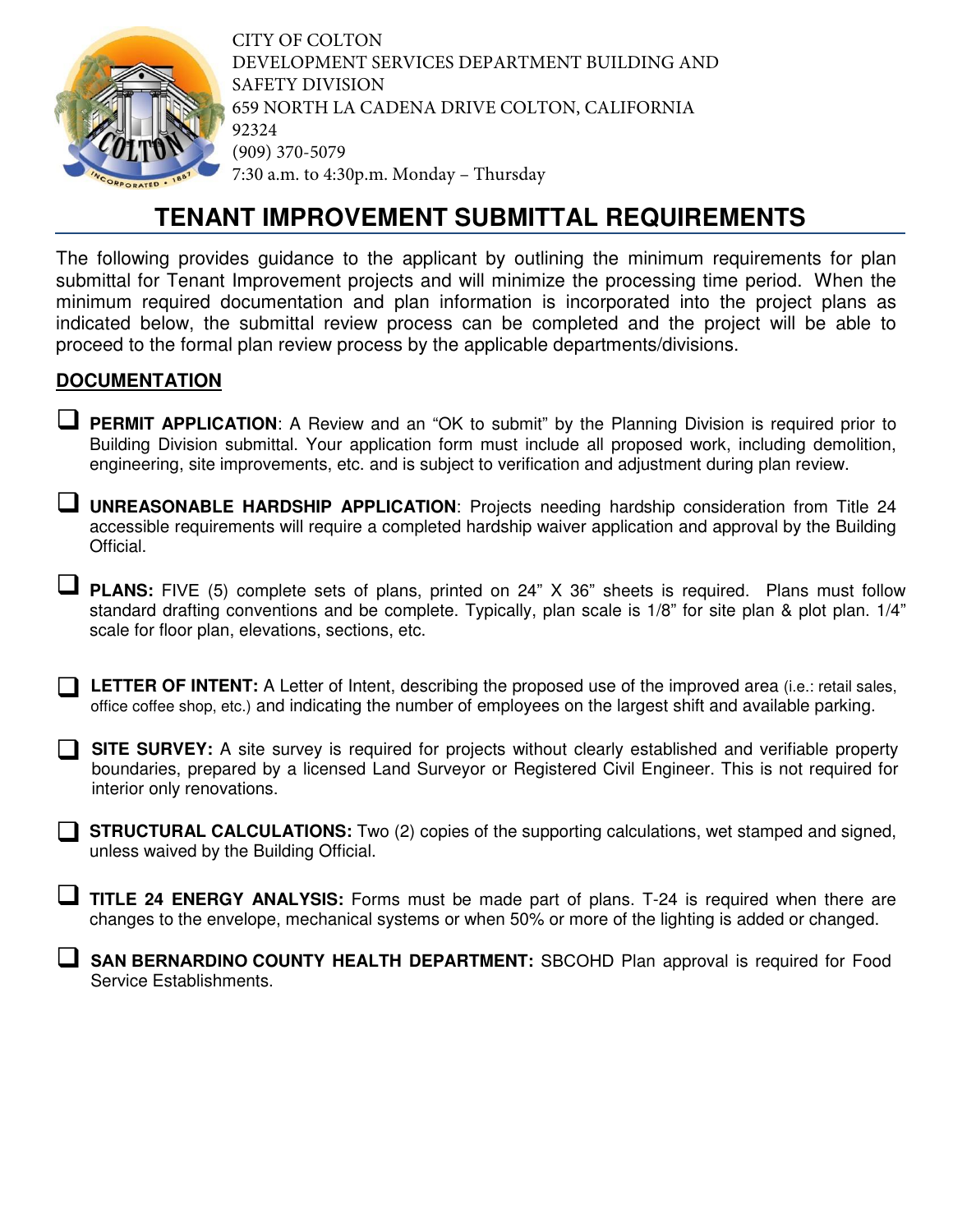## **PLAN INFORMATION**

Plans for non-exempt Commercial Construction and Tenant Improvements shall be provided by a licensed Architect, Engineer, Contractor or Registered Design Professional. Current California law does not provide for an Owner/Builder permit on non-residential Projects.

The plan, at a minimum, shall include the following information and details:

\*Please note, not all submittals will require all elements on a complete plan. Each project submittal will be determined on an individual basis.

 A complete **"Project Description"** and "**Scope of Work"** must be on the cover sheet of the plans. The plan description must match the Application description.

Deferred Submittal items shall be clearly noted on the cover sheet and will be required to be submitted, approved and permitted prior to the framing inspection. Life safety items are not approved for deferred submittal.

**Building Data Legend** must be provided on the title sheet. Include the following minimum information:

- Project address.
- Owner's name and address.
- Designer / Architect / Engineer contact information.
- Name, address and telephone number of person who prepared the plans
- The Legal description (A.P.N.).
- Occupancy Group.
- Type of Construction.
- Floor Area calculations, including existing and new areas.
- Site area and % of coverage.
- **•** If sprinkler system is installed.

 $\Box$  Provide with each set of plans\*:

- Cover sheet with Vicinity Plan and drawing index.
- Conditions of Approval (inserted behind the cover sheet) if applicable.
- Site Plan.
- Roof Plan/Floor Plan.
- Construction Section(s).
- Foundation Plan.
- Floor Framing / Roof Framing plan.
- Elevations of all effected sides.
- Architectural and structural Details.
- Demolition Plan.
- Details of Occupancy Separation and Fire Rated Construction, if applicable.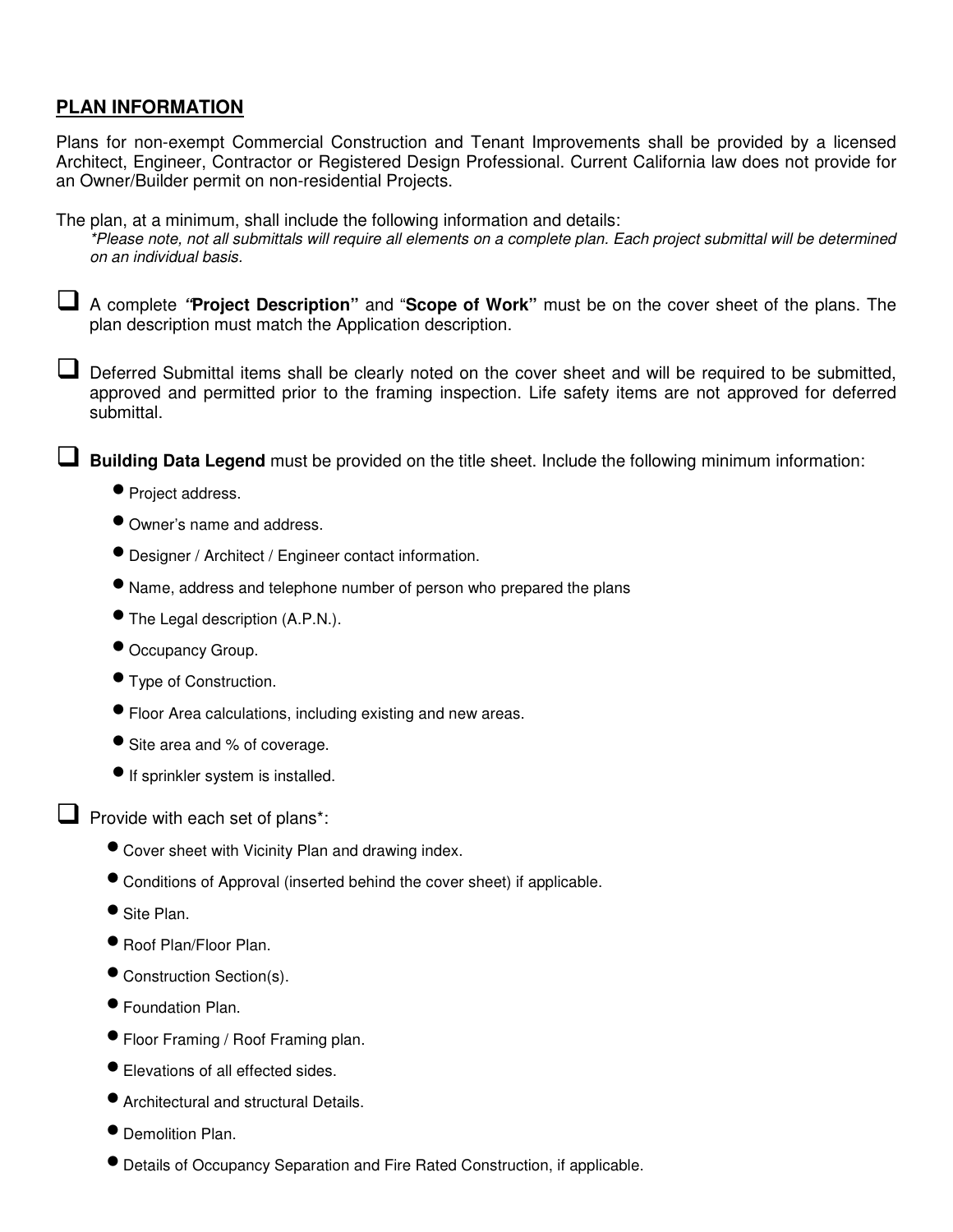Plan shall include an NPDES note on the site plan**: "The discharge of pollutants to any storm drainage system is prohibited. No solid waste, petroleum byproducts, soil particulate, construction waste materials, or wastewater generated on construction sites or by construction activities shall be placed, conveyed or discharged into the street, gutter or storm drain system."**

If the project includes exterior work, the plan shall delineate all projecting elements, and show distance(s) to property line, or adjacent structures.

 $\Box$  Plan must correctly identify the current codes. Provide a statement on the title sheet of the plans that this project shall comply with the **2019 California Building Code, 2019 California Mechanical Code, 2019 California Plumbing Code, 2019 California Electrical Code, California Green Building Standards Code, 2019 California Energy Efficiency Standards (T-24), and the current City of Colton Regulations and Ordinances.**

 $\Box$  Indicate if the existing building is protected by an automatic sprinkler system. Projects that require a new Fire Sprinkler System to be installed shall have the cover sheet notated "FIRE SPRINKLERS REQUIRED"

Show the proposed floor plan that includes the existing walls to remain, demolished walls and the new walls. A wall legend for the existing walls to remain, to be demolished and new walls shall be provided. Existing walls with structural upgrades affecting the foundation or the lateral support (shear) are considered new walls. Existing walls with the drywall removed are considered part of the renovation.

 $\Box$  An accessibility plan shall be provided that includes the following:

- Accessible parking compliance. Show the total number of parking, accessible and accessible van parking spaces provided.
- Exterior path of travel.
- Building entrances and interior path of travel compliance.
- Accessible compliance of the improved or altered area.
- Facilities serving the improved or altered area, including restrooms, telephones and drinking fountains.
- Details of any required signage.
- Dimensions of the accessible requirements for the fixtures on the plans.
- $\bullet$  Detail the accessible counter 28" 34" high & a minimum of 36" long.
- Detail the 32" clear openings at doors.
- Note all egress hardware including any panic hardware, fire doors, closers and lever handles.

**Note one** of the following conditions on the plans:

- **"Existing, Fully Accessible Restroom":** Plans must demonstrate via dimensioned floor plans, details and notes to show complying conditions.
- **"Existing Restroom to be Made Fully Accessible":** Plans must demonstrate via dimensioned floor plans, details and notes to show complying and non-complying conditions and the alterations necessary to provide compliance.
- **"Existing Restroom to be Partially Accessible":** Plans must demonstrate via dimensioned floor plans, details and notes to show complying conditions for non-complying conditions, which non-complying conditions are to be made to comply and the alterations necessary. This condition is allowed only when the application for Unreasonable Hardship has been approved by the Building Official.